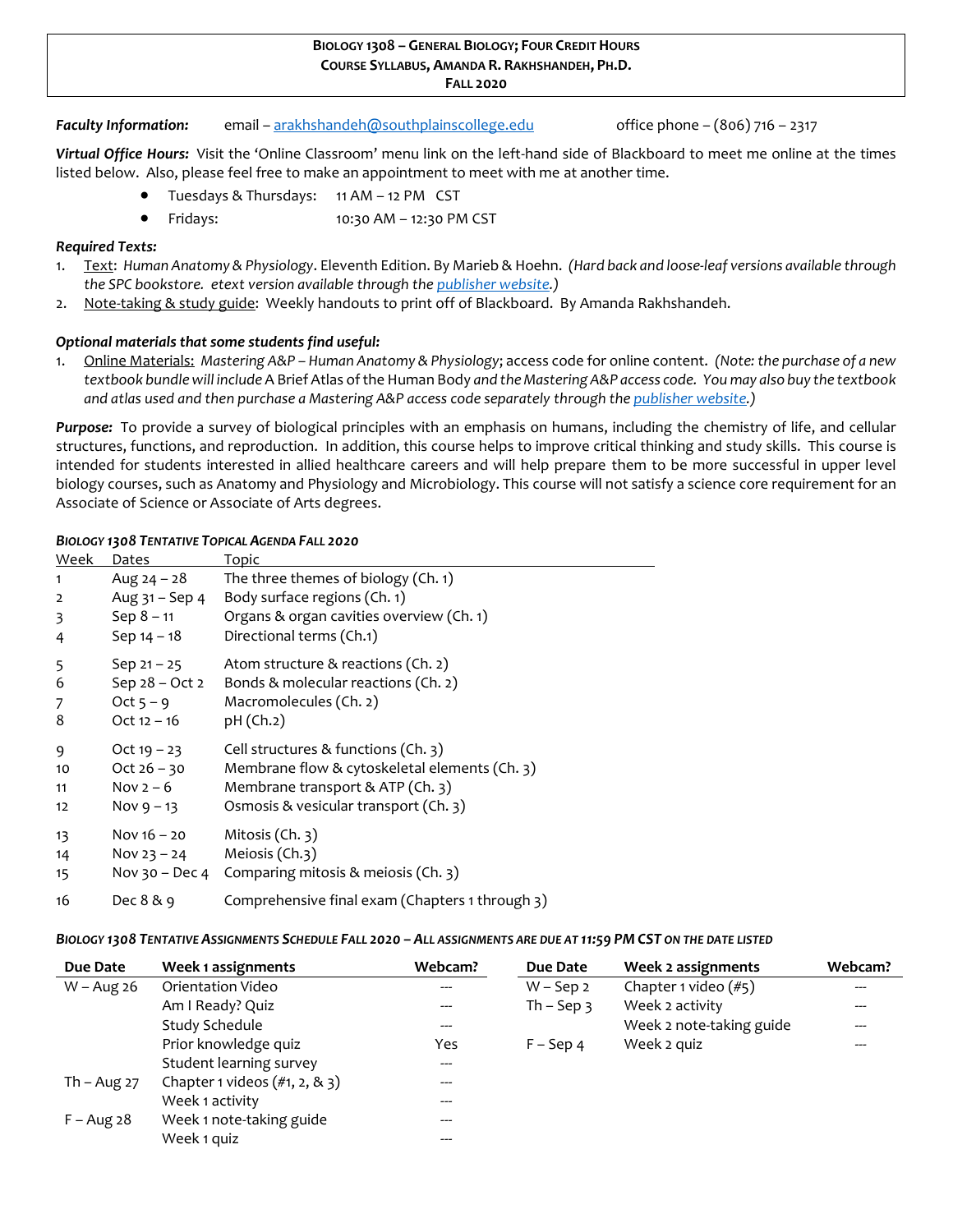| <b>Due Date</b> | Week 3 assignments               | Webcam? | <b>Due Date</b>   | Week 4 assignments             | Webcam?    |
|-----------------|----------------------------------|---------|-------------------|--------------------------------|------------|
| $W -$ Sep 9     | Chapter 1 videos (#4 & 8)        |         | W - Sep 16        | Chapter 1 video (#7)           |            |
| $Th - Sep 10$   | Week 3 activity                  |         | Th $-$ Sep $17$   | Week 4 activity                | ---        |
|                 | Week 3 note-taking guide         |         |                   | Week 4 note-taking guide       | ---        |
| $F -$ Sep 11    | Week 3 quiz                      |         | $F - Sep18$       | Week 4 quiz                    | ---        |
|                 |                                  |         | Sat & Sun;        |                                | <b>Yes</b> |
|                 |                                  |         | Sep 19 & 20       | Major Exam 1 (Ch. 1)           |            |
|                 |                                  |         |                   |                                |            |
| Due Date        | Week 5 assignments               | Webcam? | <b>Due Date</b>   | <b>Week 6 assignments</b>      | Webcam?    |
| $W -$ Sep 23    | Chapter 2 videos (#1 & 2)        | ---     | $W -$ Sep 30      | Chapter 2 videos $(\#3 \& 4)$  | ---        |
| Th $-$ Sep 24   | Week 5 activity                  |         | $Th - Oct 1$      | Week 6 activity                | ---        |
|                 | Week 5 note-taking guide         |         |                   | Week 6 note-taking guide       | ---        |
| $F -$ Sep 25    | Week 5 quiz                      |         | $F - Oct 2$       | Week 6 quiz                    | ---        |
| <b>Due Date</b> | Week 7 assignments               | Webcam? | <b>Due Date</b>   | <b>Week 8 assignments</b>      | Webcam?    |
| $W - Oct 7$     | Chapter 2 videos $(\#5 \& 6)$    | ---     | $W - Oct 14$      | Chapter 2 video (#7)           | ---        |
| $Th - Oct 8$    | Week 7 activity                  |         | $Th - Oct$ 15     | Week 8 activity                | ---        |
|                 | Week 7 note-taking guide         |         |                   | Week 8 note-taking guide       | ---        |
| $F - Oct 9$     | Week 7 quiz                      | ---     | $F - Oct 16$      | Week 8 quiz                    | ---        |
|                 |                                  |         | Sat & Sun;        |                                | Yes        |
|                 |                                  |         | Oct 17 & 18       | Major Exam 2 (Ch. 2)           |            |
|                 |                                  |         |                   |                                |            |
| <b>Due Date</b> | Week 9 assignments               | Webcam? | <b>Due Date</b>   | Week 10 assignments            | Webcam?    |
| $W - Oct 21$    | Chapter $3$ videos (#1 & 9)      | ---     | $W - Oct 28$      | Chapter $3$ videos (#2 & $3$ ) | ---        |
| $Th - Oct 22$   | Week 9 activity                  |         | $Th - Oct 29$     | Week 10 activity               |            |
|                 | Week 9 note-taking guide         |         |                   | Week 10 note-taking guide      |            |
| $F - Oct 23$    | Week 9 quiz                      |         | $F - Oct$ 30      | Week 10 quiz                   |            |
|                 |                                  |         |                   |                                |            |
| <b>Due Date</b> | Week 11 assignments              | Webcam? | Due Date          | Week 12 assignments            | Webcam?    |
| $W - Nov 4$     | Chapter 3 videos $(\#4, 5 \& 6)$ |         | $W - Nov 11$      | Chapter $3$ videos (#7 & 8)    | ---        |
| Th $-$ Nov 5    | Week 11 activity                 |         | $Th - Nov 12$     | Week 12 activity               | ---        |
|                 | Week 11 note-taking guide        |         |                   | Week 12 note-taking guide      | ---        |
| $F - Nov 6$     | Week 11 quiz                     | ---     | $F - Nov 13$      | Week 12 quiz                   |            |
|                 |                                  |         | Sat & Sun;        | Major Exam 3 (Ch. 3; Weeks     | <b>Yes</b> |
|                 |                                  |         | Nov 14 & 15       | $9$ to 12)                     |            |
|                 |                                  |         |                   |                                |            |
| <b>Due Date</b> | Week 13 assignments              | Webcam? | Due Date          | Week 14 assignments            | Webcam?    |
| $W - Nov 18$    | Chapter 3 video (#10)            |         | $M - Nov 23$      | Chapter 3 video (#11)          |            |
| Th $-$ Nov 19   | Week 13 activity                 |         |                   | Week 14 note-taking guide      |            |
|                 | Week 13 note-taking guide        |         | $T - Nov 24$      | Week 14 activity               |            |
| $F - Nov 20$    | Week 13 quiz                     |         |                   | Week 14 quiz                   | $---$      |
|                 |                                  |         |                   |                                |            |
| Due Date        | Week 15 assignments              | Webcam? | Due Date          | Week 16 assignment             | Webcam?    |
| $W - Dec 2$     | Chapter $3$ video $(\#12)$       |         | <b>T &amp; W;</b> | Comprehensive final exam       | Yes        |
|                 |                                  |         | Dec 8 & 9         | (Chs. 1 to 3)                  |            |
| Th – Dec $3$    | Week 15 activity                 |         |                   |                                |            |
|                 | Week 15 note-taking guide        |         |                   |                                |            |
| $F - Dec 4$     | Week 15 quiz                     |         |                   |                                |            |

*The instructor reserves the right to make changes to this syllabus as necessary.*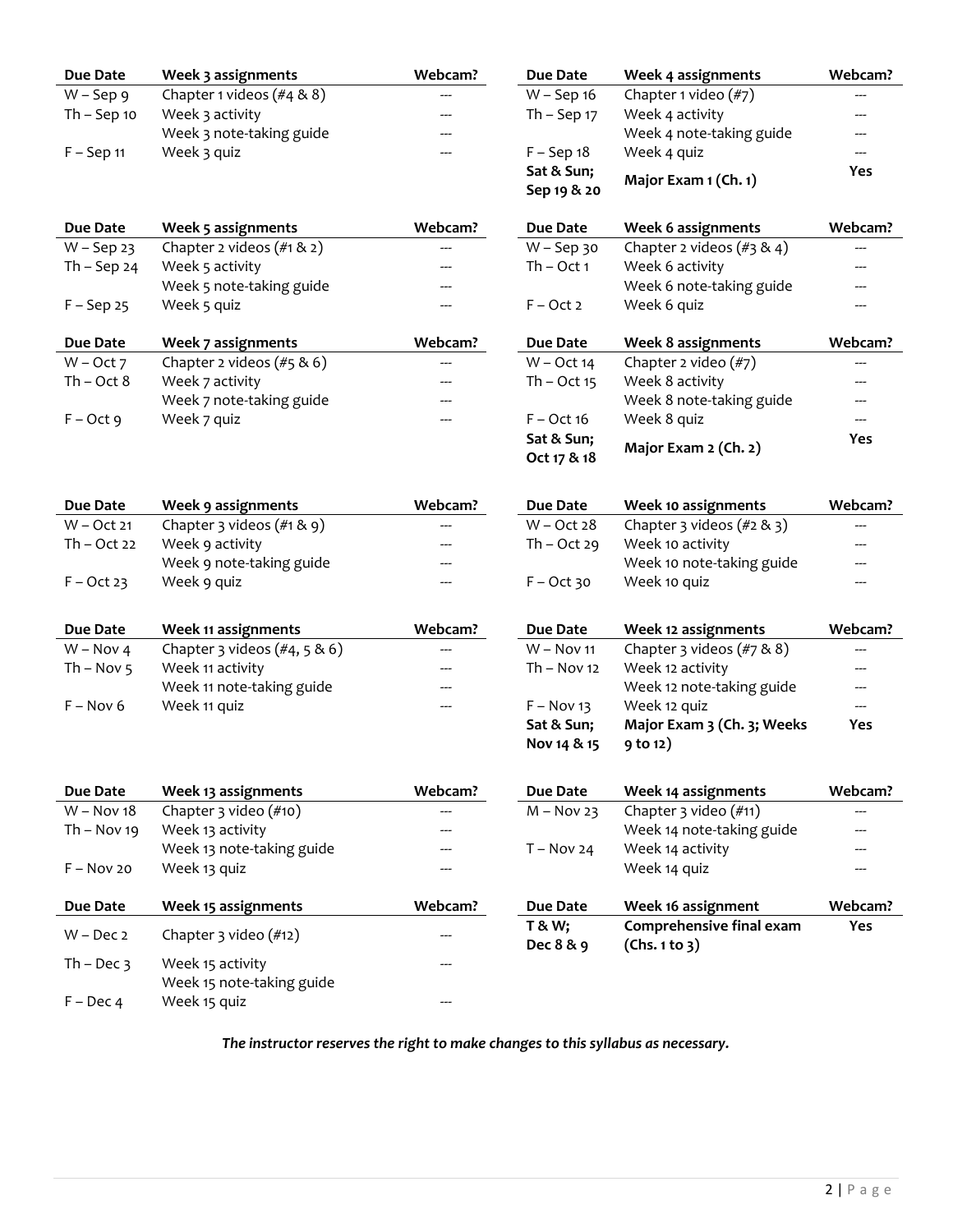# *Tips for Success:*

- **Plan to study 9 hours a week outside of class.** To pass this course, most students need to study around *9 hours per week outside of class*. The best overall study strategy is to work consistently, in small doses. "Cramming" for an exam is rarely successful. I suggest that you plan your study time at the beginning of each week. Begin by marking down the times for each day that you have family or work commitments, as well as other non-negotiable time commitments. Then plan the specific days, hours, and places that you will study throughout the week. Be sure to pick a study location that is as free from distractions as possible. Stick to your plan and then reward yourself at the end of the week for a job well-done.
- **Take good notes**. In the videos, I will discuss the *most significant concepts* from your readings. At times, I will present examples that may not be given in your textbook. You are responsible for *all* of this information. Good note-taking will help you to remember which concepts were most important and why. Additionally, the act of note-taking is itself a learning exercise that helps you to stay actively engaged in the topic and better remember class discussions. The Note-taking guide is designed to help you structure your note-taking.
- **Ask questions.** If you don't understand something discussed in the online content, ask question in the videos, ask questions by email, arrange to meet with me online, or attend an online session with me. I welcome your questions, and if you're struggling, it's important to get help early. Additionally, by asking questions, you take charge of your own learning.
- **Use the tools that I provide.** As an instructor, I believe that my job is to help you rise up to the high standards of this course. Therefore, I will provide you with a number of tools to support you in your learning.
	- *Videos* You may re-watch the videos of me talking through course concepts by visiting my YouTube channel for the course at any point (link found in the 'Extra Help' section).
	- *Interactive: Human Anatomy* This database contains a 3D, rotatable online anatomy tool. You can access this tool at your own home for free by visiting the SPC library's database links [\(https://southplainscollege.libguides.com/az.php?a=i\)](https://southplainscollege.libguides.com/az.php?a=i). It's the last database on the list. Use it to study or follow along with video instruction.
	- *Note-taking guide* This guide helps you structure your note taking during class, know when you have missed important points, and better review material when studying at home. All videos, quizzes and exams are designed to match what is covered in the note-taking guide.
	- *Online tutorials* The 'extra practice' section of the course contains additional, ungraded online tutorials for each chapter of the course. These tutorials often write about tough topics in a slightly different way than the textbook, contain interactive games to help you test what you know, and have helpful videos from outside sources embedded within them.
	- *PowerPoint slides* The PowerPoint slides that I use for the course are included in the note-taking guide and in the 'Extra Help' section of the course.
	- *Exam reviews* Each exam review lists topics from each chapter on which you will be tested. Exams cover only the topics listed on reviews, which are found in the Note-taking guide. Exam reviews will also list the anatomical structures on which I will test you. Only structures listed on the exam reviews will be tested.
- **Study effectively**. Any biology course these days will have **a lot** of information, so making the most of your study time is key. Begin by making your own study aids. For example, make outlines and flash cards of course material as you read and review your notes. Create visual study aids where you draw out important structures and label key features. Doing this will help you to not only remember course concepts, but also better understand how they relate to each other. I also suggest that you practice writing out and linking concepts *by memory*, use blank versions of the note-taking guide as a study aid, create lists of questions that help you remember the material, and then practice answering those questions, filling out a blank note-taking guide, or recreating visual study aids *by memory*. Remember, all quizzes and exams are timed, so it's important to know the material well before beginning an exam. You should do at least one or two of these activities each day. *Finally, please note that reading text, notes, review guides, or images over and over again is the LEAST EFFECTIVE way to study for this class. Students who do not test their memories of course concepts when studying typically earn around a 40 to 50% on major examinations.*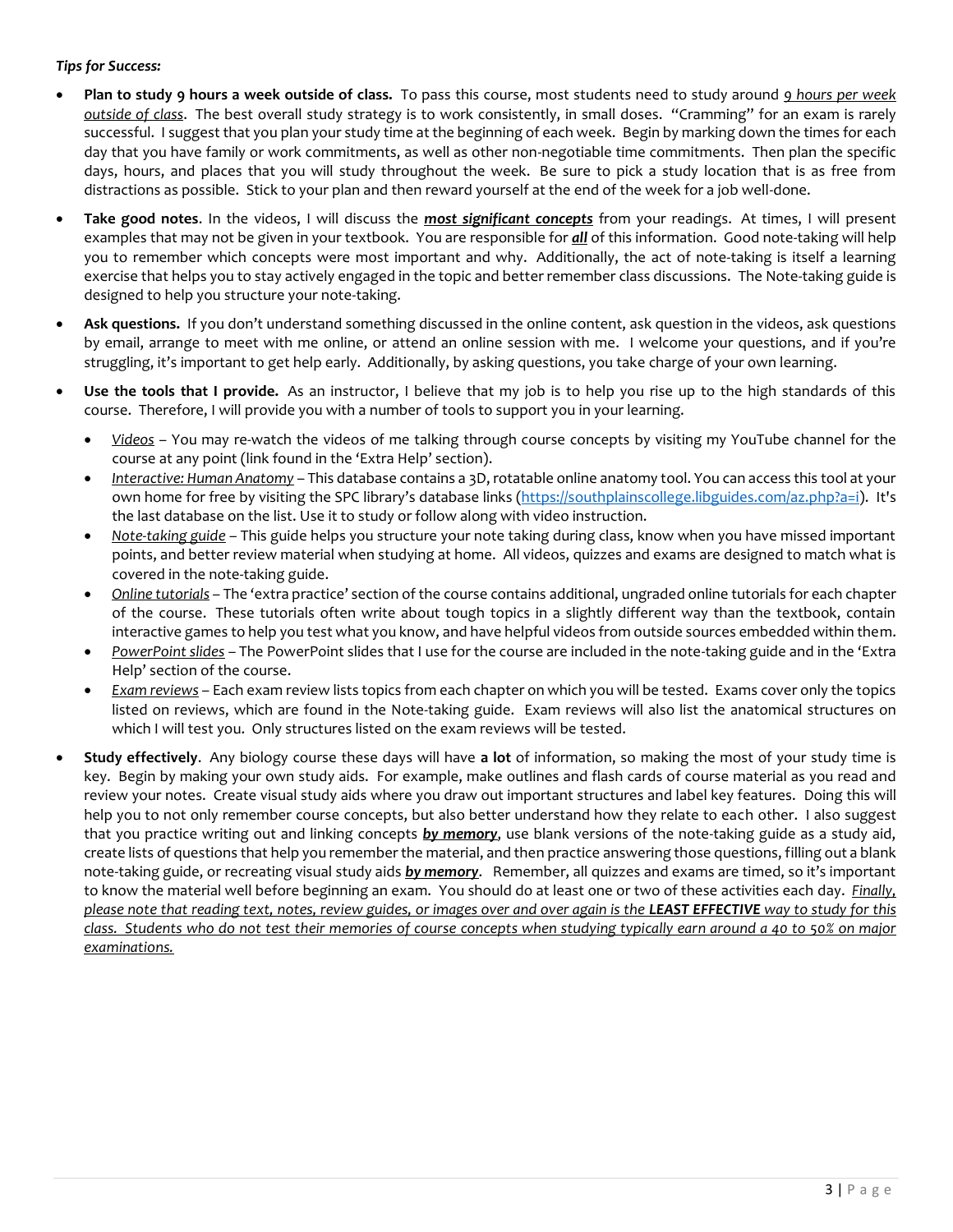# *Evaluation Criteria:*

- **Videos (10%) –** You will watch videos for each chapter of the course that have questions embedded within them. You should fill out your note-taking guide as you watch these videos. Write down questions about material that you do not understand and list your questions in the "fuzzy" concepts section at the end of each video. The lowest two grades from this category will be dropped; therefore, no make-up work will be allowed. All other grades will be averaged and will be worth 10% of your final grade.
- **Weekly activities (10%) –** Each week you will complete one online tutorial, with interactive activities and games that can be repeated an unlimited number of times, until you earn a 100%. You should use the activities and games to help you with your note-taking guide and to test your understanding of the week's concepts. The lowest grade from this category will be dropped; therefore, no make-up work will be allowed. All other grades will be averaged and will be worth 10% of your final grade.
- **Weekly note-taking guides (10%)** The note-taking guide helps you structure your note taking while watching the videos and working on course concepts. It also helps you know when you have missed important points and better review material when studying at home. All videos, quizzes and exams are designed to match what is covered in the note-taking guide. You will upload scans or pictures (you can take them with your phone) of your completed note-taking guides. *Submission of your note-taking guide each week will unlock access to the weekly quiz*. The lowest grade from this category will be dropped; therefore, no make-up work will be allowed. All other grades will be averaged and will be worth 10% of your final grade.
- **Weekly quizzes (20%)** Weekly quizzes will be a combination of multiple-choice, true/false, matching, identifications, fill-inthe-blank, and short answer questions. These quizzes are designed to give you a "heads-up" about how well you know course material, prior to major examinations, giving you time to adjust your study strategies. After the due date, you may view your entire quiz to guide your study efforts. The lowest grade from this category will be dropped; therefore, no make-up work will be allowed. All other quiz grades will be averaged and will be worth 20% of your final grade.
- **Attendance (10%) –** You have the option to fulfill a weekly attendance requirement in one of two ways. The lowest grade from this section will be dropped; therefore, no make-up opportunities will be given. Each week you can choose any option for fulfilling the attendance requirement.
	- o **Option 1** You may enter a "fuzzy point" question for at least five videos each week. For a question to count, it must list a specific concept or idea for which you have a question. Questions that state something along the lines of, "I don't get the entire video. Can you explain?" will not count for credit. I will post my answers to all student questions for everyone to view. However, I will not identify the student who asked the question.
	- o **Option 2 –** You may attend one online office hours session with the instructor each week and ask at least two questions. Again, for a question to count, you must ask about a specific concept or idea. Questions along the lines of, "I don't get the entire chapter. Can you explain?" will not count for credit.
- **Major examinations (40%) –** Four major exams will be given throughout the semester. The lecture exams will contain mostly multiple-choice questions. Additionally, the exams will contain fill-in-the-blank questions that ask for the identification of anatomical structures. No major exam grades will be dropped. The fourth major exam will be a comprehensive final exam that tests all concepts of the course, including the newest concepts of the course. One and only one major exam can be made-up on the Monday of finals week, if documentation of a serious life event is provided.

**Final grade determination:** *Grades are not curved under any circumstances and extra credit is not given.*

90 - 100% = A80 – 89% = B70 – 79% = C60 – 69% = D<60 = F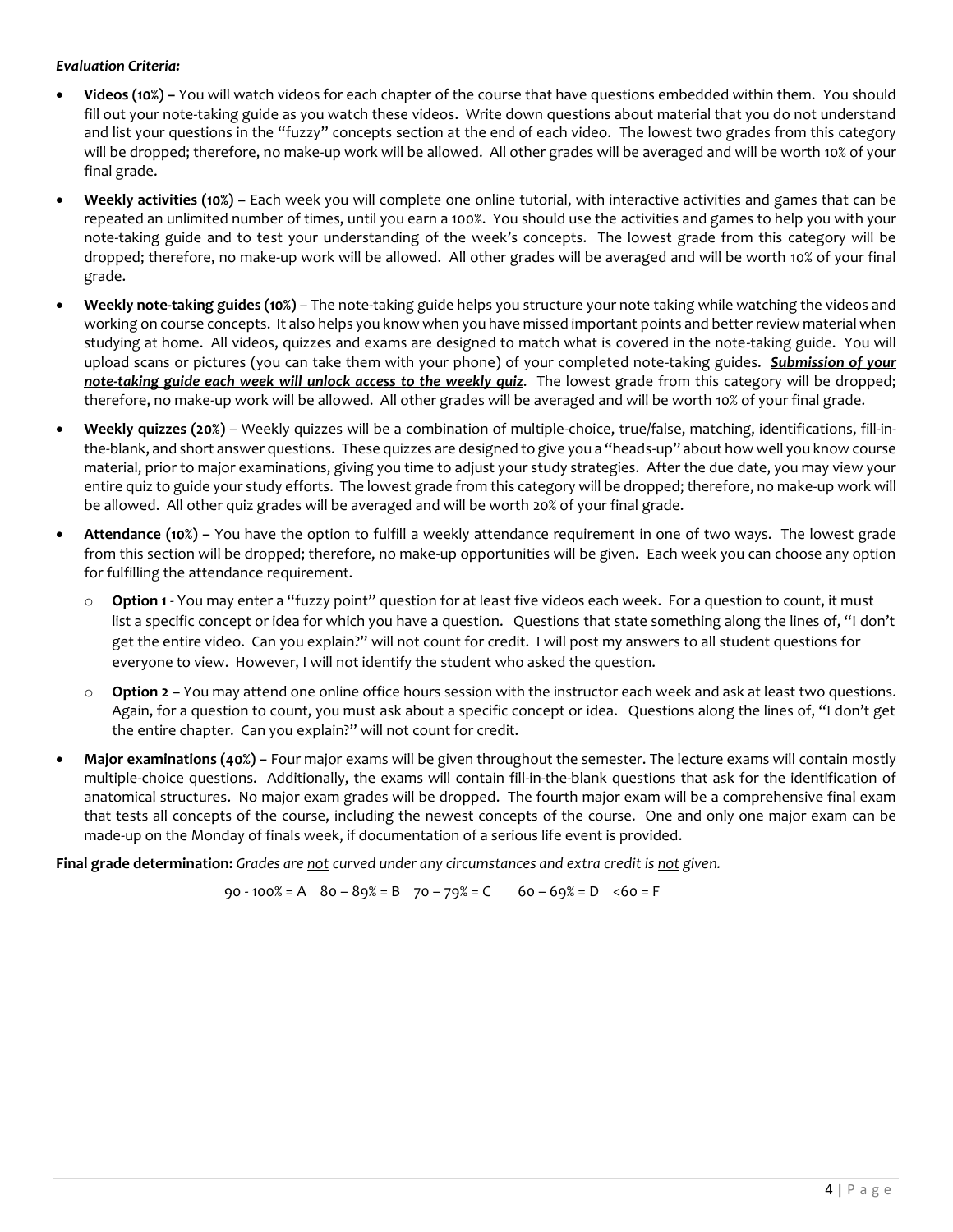# *Class Policies:*

- **1. Attendance:** Regular engagement with course material is necessary for satisfactory achievement. Therefore, I have made multiple assignments due every week. If you have four days' worth of non-submitted assignments, you will be dropped from the course. Students who are dropped from this course by me will receive a grade of "X" or "F", rather than "W", on their transcripts. If you decide to stop attending class, it is your responsibility to immediately drop this course through the registrar's office to avoid being dropped by me for non-attendance. It is your responsibility to verify that you are dropped from this course using your student online account.
- **2. Technical difficulties:** If you experience technical difficulties on a major exam, please *immediately* visit Proctorio support [\(https://proctorio.com/support\)](https://proctorio.com/support) and open up a live chat with their 24/7 support staff. If they cannot resolve your problem, please *immediately* email me and notify me about your difficulties, providing screenshots and other documentation as needed. After emailing me, regularly check your email over the next hour, in case of a reply. For other technical difficulties, please *immediately* call the SPC help desk at 806.716.2600.
- **3. Major exam protocol:** All major exams will be given online and these exams *must* be proctored. Therefore, you will be required to use webcam software [\(Proctorio\)](https://proctorio.com/support) that records you while taking exams. You will be required to show official picture identification prior to the start of the exam and will not earn credit, regardless of your score, without showing identification.

| conduct<br>Exam<br>requirement                                                                                                        | Consequence for violation of exam conduct                                                                                                                                                                                                                                                                                                    |  |  |
|---------------------------------------------------------------------------------------------------------------------------------------|----------------------------------------------------------------------------------------------------------------------------------------------------------------------------------------------------------------------------------------------------------------------------------------------------------------------------------------------|--|--|
| Correct<br>placement<br>of<br>webcam                                                                                                  | A 30% penalty will be given for webcam placement that doesn't allow the<br>instructor to view the testing environment during the exam. See the<br>instructional video in the course website for a demonstration of correct<br>webcam placement.                                                                                              |  |  |
| Complete<br>environment<br>scan                                                                                                       | A 30% penalty will be given for an incomplete or insufficient scan of the<br>testing environment. See the instructional video in the course website for<br>a demonstration of how to completely scan your testing environment.                                                                                                               |  |  |
| Sufficient lighting of the<br>testing environment                                                                                     | A 30% penalty will be given for an exam taken without enough lighting for<br>the instructor to view the testing environment during the exam.                                                                                                                                                                                                 |  |  |
| remains<br>Student<br>in<br>webcam view during exam                                                                                   | A student who leaves the webcam view during an exam for any reason will<br>receive a zero for that exam.                                                                                                                                                                                                                                     |  |  |
| No unauthorized materials<br>near desk area                                                                                           | A student who has any unauthorized materials (books, notes, blank paper,<br>phone, another computer, etc.) near the testing area will receive a zero for<br>that exam. You will be able to access a blank white board through the<br>Proctorio exam settings that you can use as scratch paper during the<br>exam.                           |  |  |
| No talking with other<br>adults during the exam, no<br>playing of music or other<br>audio<br>recordings,<br>no<br>wearing headphones. | A student who has any music or audio recordings playing during exams,<br>who wears headphones, or who talks with any <i>adult</i> for any reason during<br>the exam, will receive a zero for that exam. If you're worried about<br>childcare during the exam, please contact the instructor immediately for<br>help brainstorming solutions. |  |  |

The following table lists additional conduct requirements for online exams, as well as consequences for conduct violations:

Consequences for violating the above requirements will be suspended on the prior knowledge quiz, so that I can help you correct your honest mistakes. Look for an email from me with feedback on how your testing environment looked after you take the prior knowledge. Consequences will be suspended *only* on the prior knowledge quiz.

- **6. Make-up assignment policy**: If you experience computer problems or miss an assignment, you *will not* be able to make up or retake the assignment. A missed assignment will result in a zero on that assignment, *no exceptions*. Instead, you are allowed to drop grades, as listed in the above sections. Therefore, I suggest that you use your dropped grades wisely.
- **7. Make-up exam policy**: If you experience computer problems or miss a major exam you can make up one and only one major exam, if documentation of a serious life event is provided. The make-up day for any major exam is the Monday of finals week. The final exam cannot be made up or dropped and will result in a zero if missed. If you already know of a conflict with